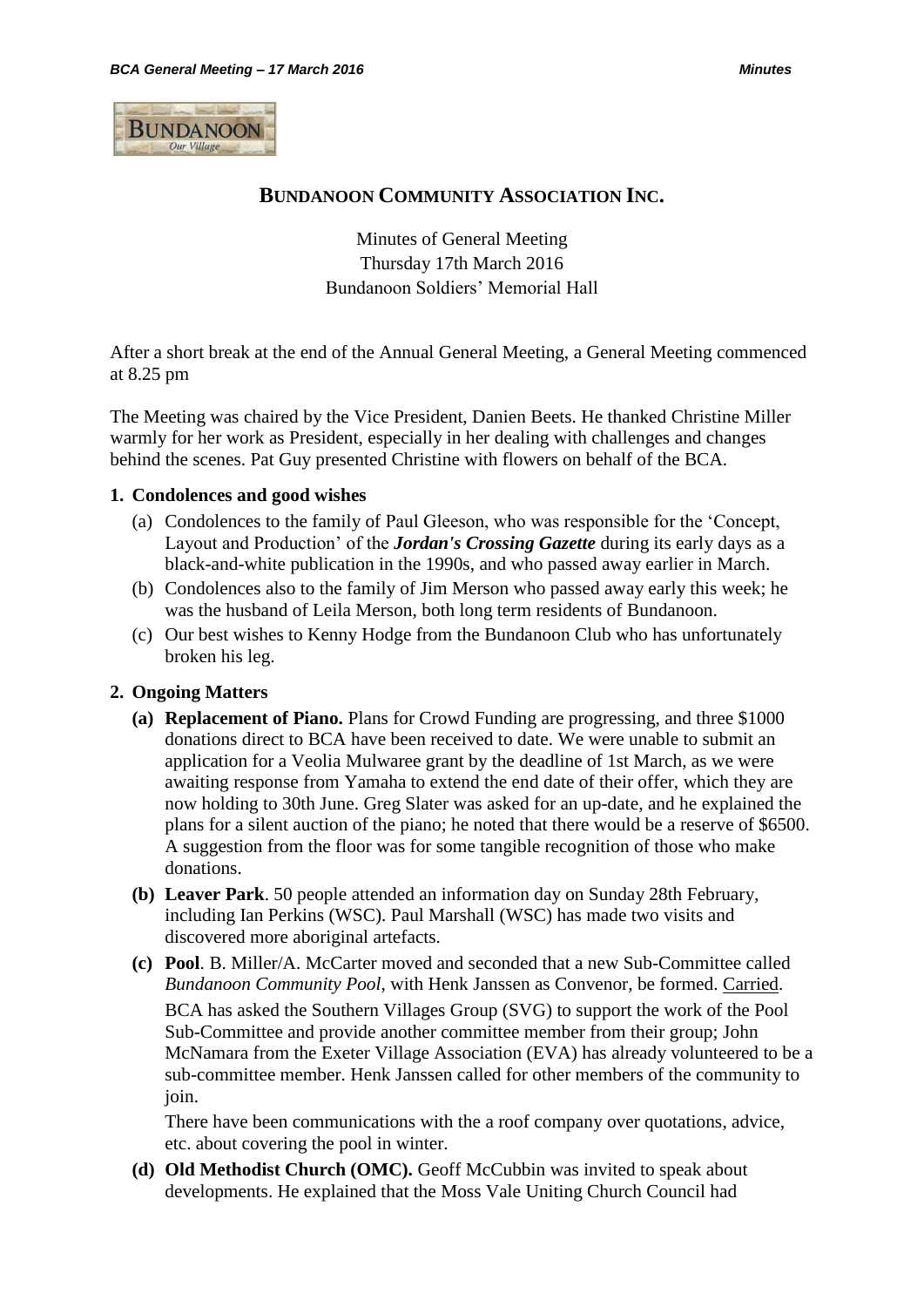established a policy for the property: retaining ownership, changing the furniture to a more flexible arrangement, and utilising it when not needed as a church. There will be ongoing consultation with the BCA and Bundanoon History Group (BHG) about its future use.

- **(e) ATM and BDCU**. 'Good Yarn' has rejected the possibility of an ATM in the proposed location; the matter of a location for an ATM will continue to be pursued. BCA has met with BDCU to change accounts over from ANZ and, following the election of a Treasurer, the change-over will take place a.s.a.p.
- **(f) Old orange Hall chairs.** Peter Goulding and Pat Guy have been handling the sale of these; Peter reported that about 20% have now been sold.
- **(g) JCG**. It was reported that the March edition has been well prepared in all aspects. It was pointed out that there is a discount for local residents to attend Brigadoon, and details about applying for the discount are contained in the March edition.

Planning for next edition has already begun: Helen Clark and Annie Goodrich will be joint guest editors.

- **(h) Bundanoon 150 signs**. These will be adjusted and in place next week to read 'Welcome to Bundanoon. PLEASE SLOW DOWN NOW.' (in black reflective text).
- **(i) Website.** There are ongoing discussions with Anton Baggerman about drawing up a set of the specifications required.
- **(j) School Principal.** At the farewell and "thank you" for the retiring Principal, Robyn Versluis, some members met and welcomed Linda Wilbraham, the new Principal. BCA has had a meeting with Linda to continue the important and strong relationship between the community and the school.
- **(k) Ellsmore Road.** Clr Scandrett was invited to report on the work being done. He explained that the work will be done in two stages; the second stage will be carried out after winter to allow for the surface to settle in; some trees will need to be removed at "pinch points", but replanting will take place. He also reported that Erith St will be resealed in the new financial year.
- **(l) Hospice**. Negotiations are proceeding for the purchase by the Southern Highlands Community Hospice of one hectare of land from Warrigal Aged Care Centre, with entry from Old Wingello Road. BCA has spoken to WSC about the village's support for the project, and about willingness to participate and support the work ahead. Around \$1.3M will need to be raised to build the facility, so it will be some time before it will be completed. There is a significant tree on the potential site which BCA may need to have a role in preserving.
- **(m) Security around Hall.** This concern was sparked by a bottle placed on the flag pole, and a report that young persons had been up on the Hall and shop awnings on the last two Saturdays at about 2am, gaining access via a shop rear roof which is quite low, but from there having access right along the shops and Hall. Police are going to patrol there on next Saturday night. Chris Richmond from WSC is to come to the village on Thursday next week to discuss increasing the safety and security around the Hall.

# **3. Correspondence**

from BCA to Council, cc Men's Shed and Brigadoon, regarding storage in the area at the end of Burgess Street. The area allocated to BCA for its storage shed is Crown Land. Both Men's Shed and Brigadoon have responded, and there will be ongoing dialogue.